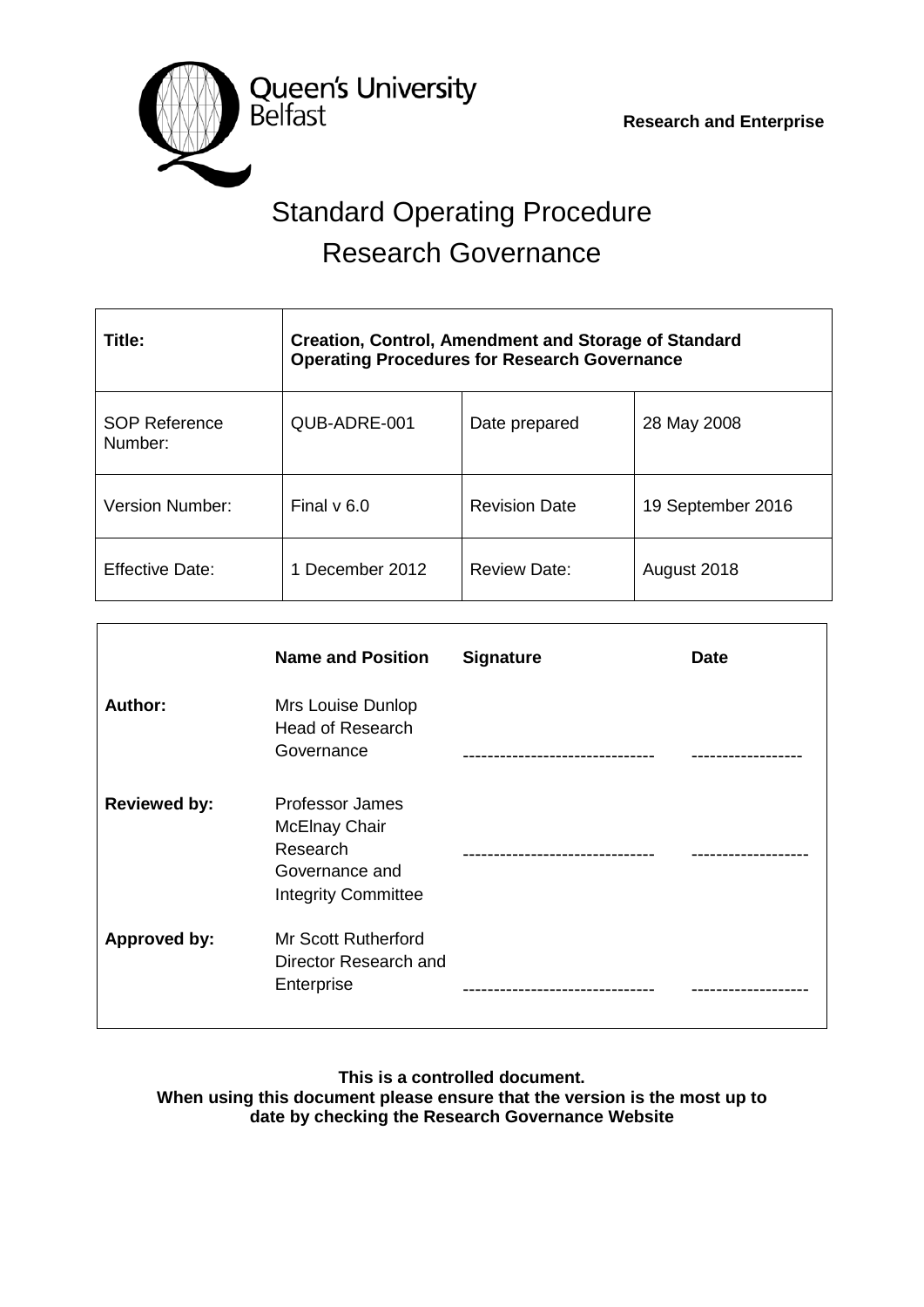# Revision Log

| Previous      | Date of             | Reason for                                                | <b>New Version Number</b> |
|---------------|---------------------|-----------------------------------------------------------|---------------------------|
| Version       | Review/Modification | Review/Modification                                       |                           |
| number        |                     |                                                           |                           |
| Final $v$ 1.0 | 10/11/09            | <b>Annual Review</b>                                      | Draft $v$ 2.0             |
| Draft $v$ 2.0 | 10/11/10            | Annual Review/ Update<br>following MHRA GCP<br>Inspection | Final $v$ 2.0             |
| Final $v$ 2.0 | 20/10/11            | Amendment to format                                       | Final $v$ 3.0             |
| Final $v$ 3.0 | 17/08/2012          | <b>Periodic Review</b>                                    | Final $v$ 4.0             |
| Final $v$ 4.0 | 21/10/2014          | <b>Periodic Review</b>                                    | Final $v$ 5.0             |
| Final $v$ 5.0 | 19/09/2016          | <b>Periodic Review</b>                                    | Final $v$ 6.0             |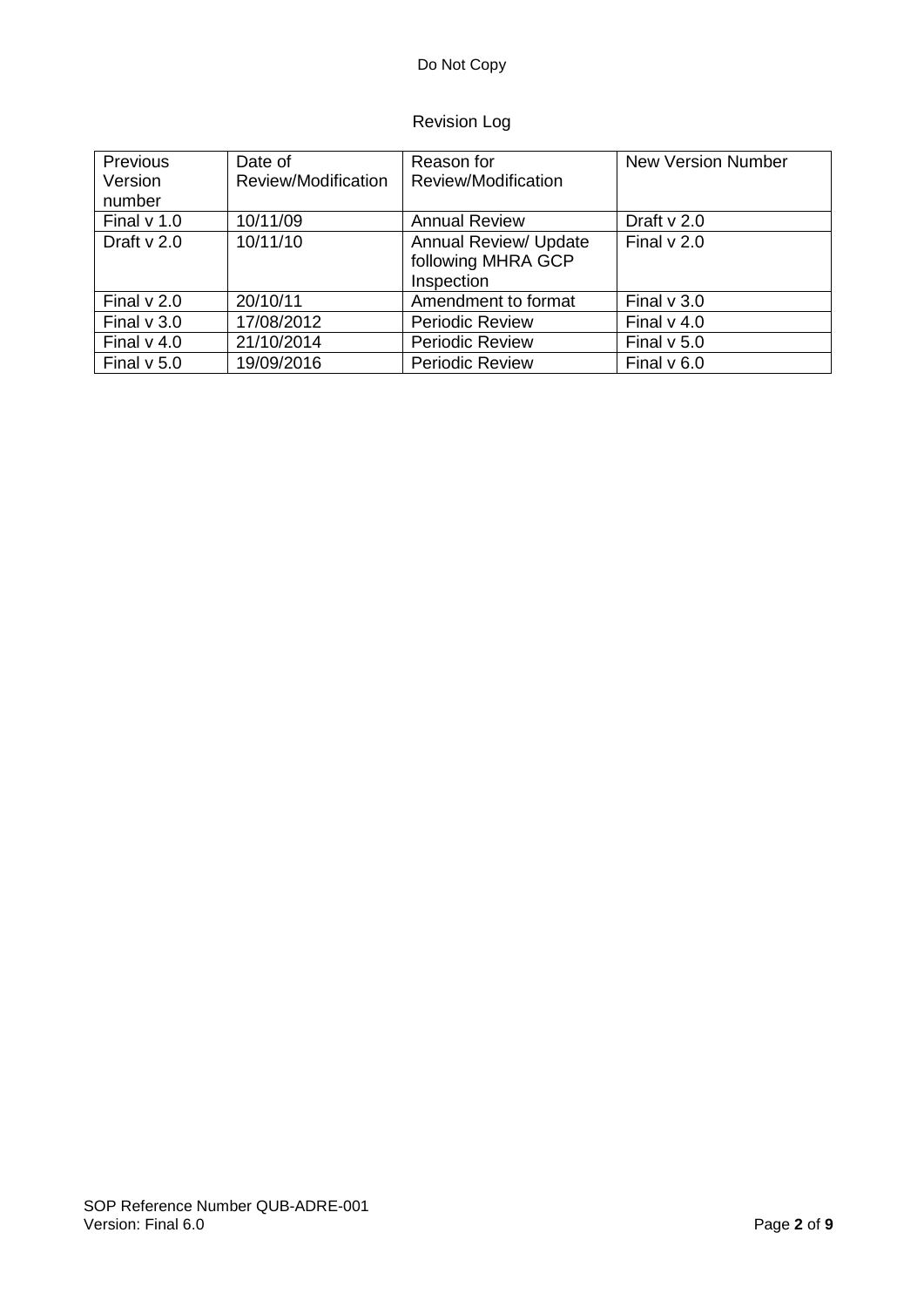# **1. Purpose**

This Standard Operating Procedure describes the process for writing, approval, distribution, implementation, review and storage of Standard Operating Procedures, used for the governance of research within Queen's University Belfast.

# **2. Introduction**

Standard Operating Procedures (SOPs) are formal documents that describe the procedures to be followed to complete a task. They are sufficiently detailed to be unambiguous, but not so detailed and inflexible that continuous amendments are required. A well written SOP will ensure consistency in the execution of tasks, and facilitate the successful management of research projects.

# **3. Scope**

This SOP applies to all members of University staff; both academic and support staff as defined by Statute 1 and including honorary staff and students who are conducting research within or on behalf of the University.

# **4. Responsibilities**

# **4.1 Head of Research Governance**

To operate as the 'Quality Manager' and assume overall responsibility for the Research Governance Quality Management System (QMS).

# **4.2 Research Governance Manager**

The preparation, maintenance, distribution logging and retrieval of the University Research Governance SOPs are the responsibility of the Research Governance Manager(s). Additionally, it is expected that the Research Governance Managers will ensure all processes visible to them are conducted in accordance with the QMS.

## **4.3 Research Governance Assistant**

It is the responsibility of the Research Governance Assistant(s) to support the Head of Research Governance and the Research Governance Manager(s) in the maintenance and implementation of the QMS

## **4.4 Director of Research and Enterprise**

Research Governance SOPs must be authorised by the Director of Research and Enterprise, following review by the Research Governance and Integrity Committee.

# **4.5 Chief Investigator**

It will be the responsibility of the Chief Investigator (CI) of a research study to ensure that study specific SOPs are written in accordance with the sponsor's requirements and the needs of the study.

# **4.6 Author**

The SOP author is responsible for allocating the appropriate SOP number, circulating the SOP to the appropriate people for review and incorporating any necessary changes. The author will also be required to ensure that training is provided for the SOP.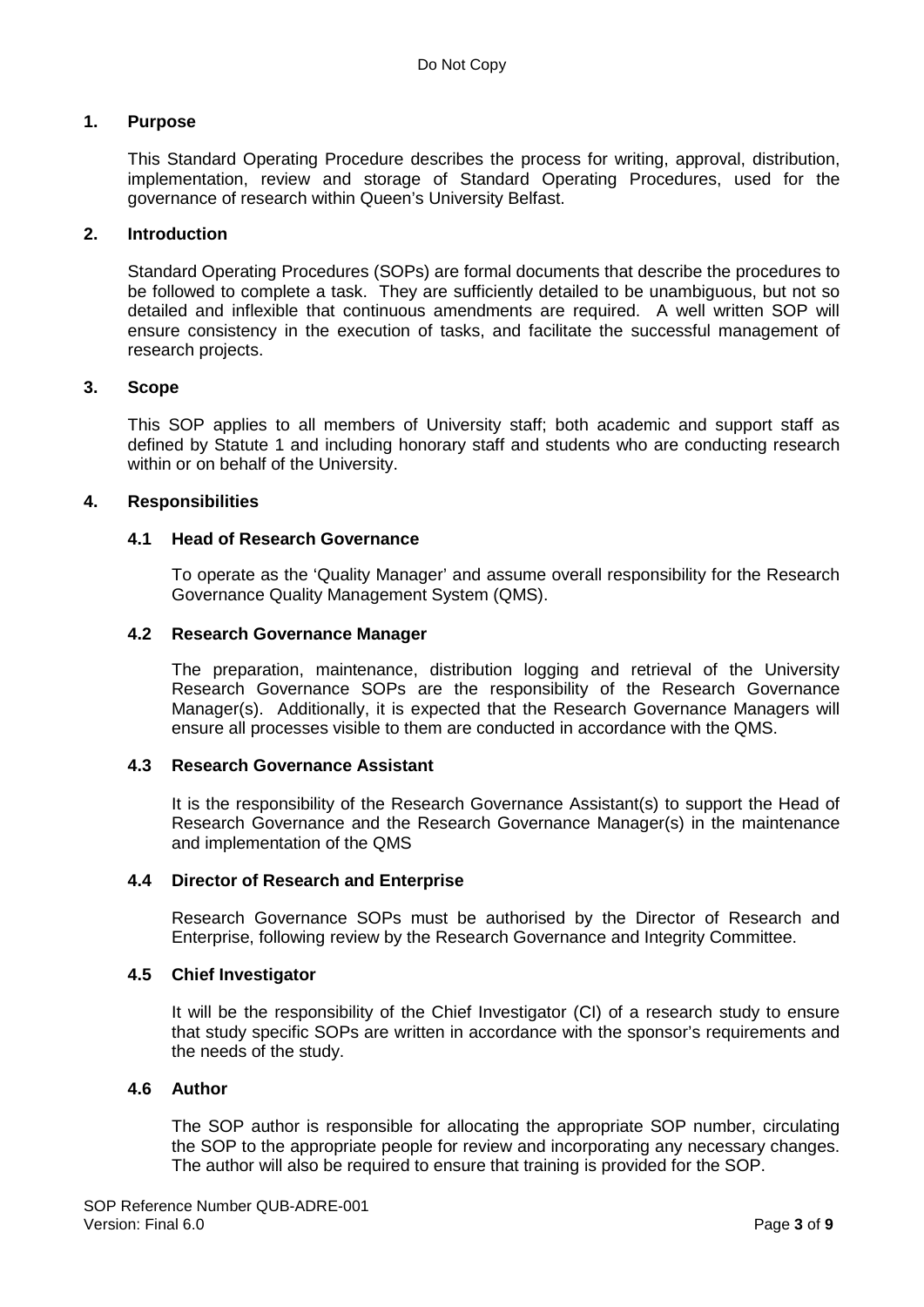# **5. Procedure**

# **5.1 Layout**

- 5.1.1 Each SOP will be identified with an SOP number and numbered sequentially from 1. Associated forms relevant to the SOP will be located in consecutively numbered appendices. Each appendix should be individually paginated;
- 5.1.2 The format of each SOP should be identical and follow the template laid out in this document and in Appendix 1. The SOP should have:
	- 5.1.2.1A title page, formatted according to this example recording the date of preparation, last revision date, version number, effective date, review date, the author's name and position, who reviewed the SOP and who approved it. All of which must be dated. "This is a controlled document. When using this document please ensure that the version is the most up to date by checking Queen's Research Governance, Ethics and Integrity website " should appear on the title page;
- 5.1.3 The SOP reference number and version number should appear as a footer on each page;
- 5.1.4 **Do Not Copy** should appear as a header on each page, after the title page;
- 5.1.5 The page number, in the format of 'Page 1 of 2' on each page, preferably in the bottom right corner of each page;
- 5.1.6 Prepared as a word document with text no smaller than Arial 11, on a standard A4 page:
- 5.1.7 Following the title page each document must contain a revision log. This should include the previous SOP version number, modification reason, details of modification, date of modification, signature and date of author (if possible) and the new SOP version number;
- 5.1.8 The SOP should be set out in numbered sections. Sections should include, but are not limited to:
	- Purpose describing what the SOP is intended to do;
	- Introduction outlining the reason for the SOP;
	- Scope describing who it applies to;
	- Responsibilities identifying specific people where necessary;
	- Procedure outlining specific instructions;
	- References detailing sources used to prepare the SOP and any legal framework and/or guidance documents;
	- Appendices Appendices should be numbered consecutively, i.e. QUB-ADRE-001 Appendix 1, QUB-ADRE-001 Appendix 2, The location of any appendix referenced in an SOP, should be quoted in full.

# **5.2 Writing SOPs**

- 5.2.1 SOPs should be in place for all research governance arrangements within the University and for all studies where the University is acting as a sponsor. Where a study is co-sponsored, the study specific sponsorship framework will identify which institution is responsible for particular components of the study. The SOPs of the responsible Institution will apply;
- 5.2.2 It is recommended that each SOP is written by the most appropriately qualified person to do so. For study specific SOPs this can be delegated by the CI. However, the CI remains responsible for ensuring that SOPs are written,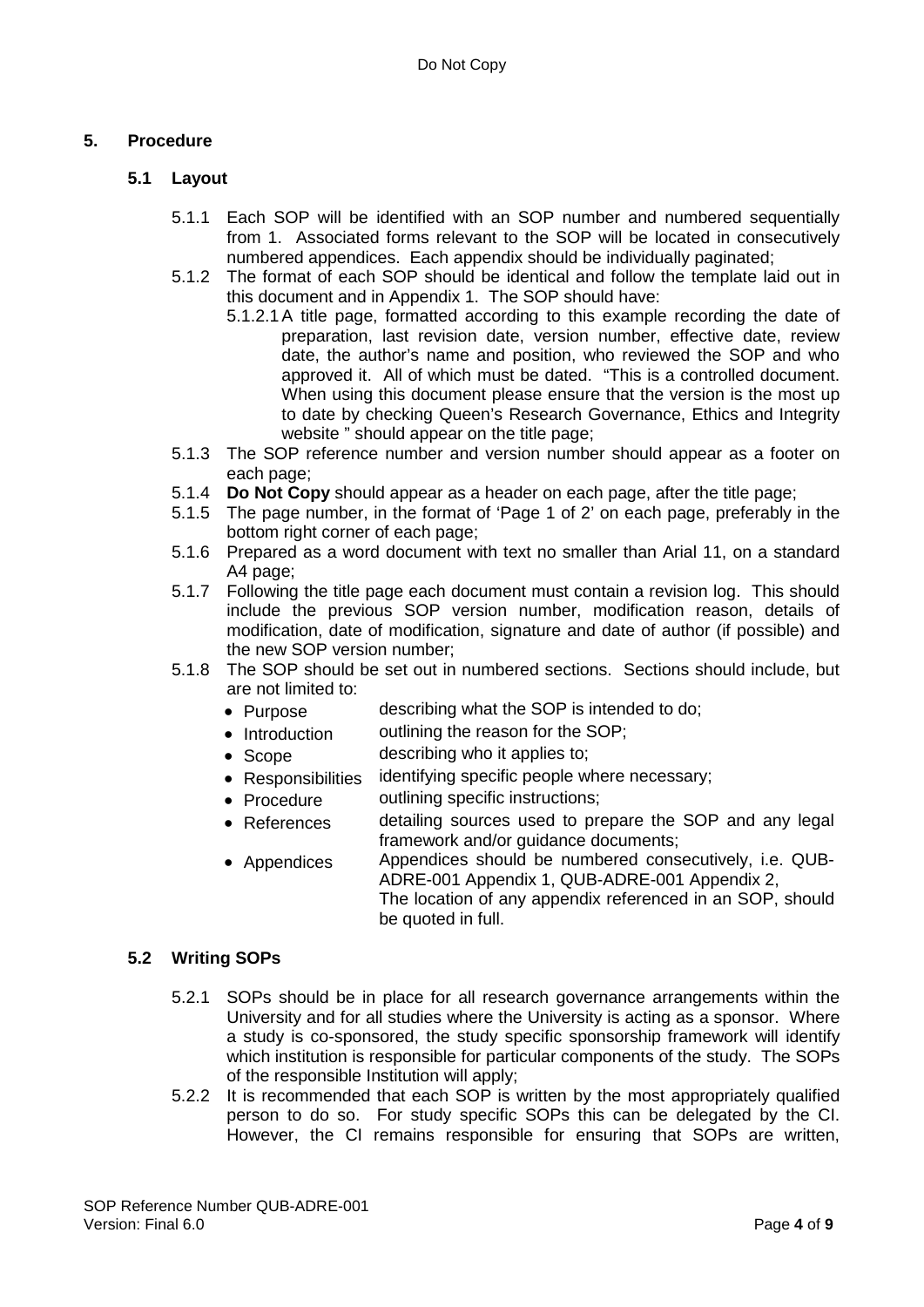implemented and maintained; ensuring that this involves all relevant members of the study team including other research sites as appropriate;

- 5.2.3 Study specific SOPs will be written in accordance with the sponsor's requirements, on the instruction of the CI for the study. It is recommended that the numbering system for study specific SOPs is the Research Governance/Management number of the lead sponsoring organisation;
- 5.2.4 Abbreviations should be written in full on first use, followed by the abbreviation in brackets;
- 5.2.5 Draft research governance SOPs should be circulated to relevant personnel for comment to ensure that the SOP conforms to UK regulatory and statutory standards and University Regulations. All comments and discussions received during consultation should be documented and retained.

# **5.3 Authorising SOPs**

- 5.3.1 Before SOPs, prepared by the Research Governance Department, can be implemented, authorisation is required by the Director of Research and Enterprise, following the appropriate consultation;
- 5.3.2 For study specific SOPs these are authorised by the CI, or the person with delegated responsibility.

## **5.4 SOP review**

- 5.4.1 Once a final SOP has been issued, it must not be informally altered. Any amendments required must be formally approved and a new version of the SOP issued;
- 5.4.2 All SOPs will have an effective date issued and a review date. SOPs also need to be reviewed on an *ad hoc* basis as a result of amendments to legislation, process or organisational change;
- 5.4.3 Each SOP should bear a list of its revision dates on the first page. If no changes have been made at the review, the entry on the first page should indicate "reviewed, not changed" followed by the date of review;
- 5.4.4 Obsolete SOPs will be withdrawn from circulation.

## **5.5 SOP referencing**

- 5.5.1 Each template SOP will be assigned a unique, sequential number. The pre-fix assigned to the SOP determines whether it is belonging to a clinical study or research management/administrative activities. The following system should be used: Clinical SOPs SOP-CL (and site initials)–001 Administration SOP-AD (Generating Directorate)-001;
- 5.5.2 Trial specific SOPs will have the prefix TS before SOP.

Where there is a requirement for a new set of SOPs, they will be given specific letters based on the content and numbered as above.

# **5.6 Distribution of SOPs**

All University wide SOPs will be added to the Research Governance, Ethics and Integrity website, once authorised. It is the responsibility of all members of the University to check the website regularly to ascertain if these SOPs have been added or amended. Any changes will be flagged on the system as updated. Researchers will be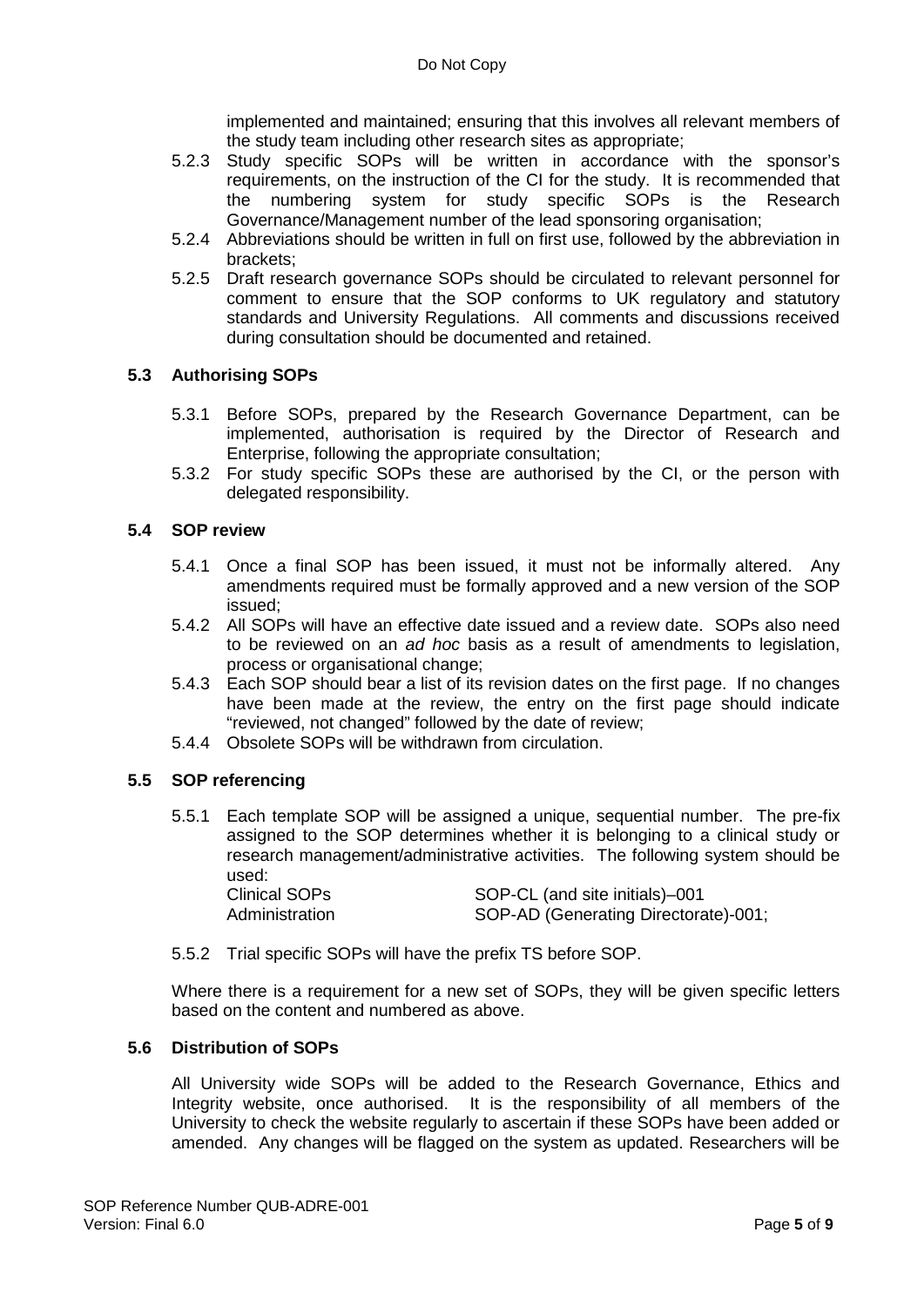informed of the SOPs when they are given management permission to commence the study.

Study specific SOPs will be placed on the study master file only.

# **5.7 Version Control**

University wide SOPs will be "draft" until they have been authorised by the appropriate individual e.g. the Director of Research and Enterprise for Administrative SOPs and the CI for study specific SOPs. The table on the front cover documents the SOPs version history and this is to be amended with each change to the SOP. Once finalised, the document will be called "final" version, with version number e.g. 1.0. Updates to the SOP will result in an increase in version number.

Final 'master' copies will be accessible through the Research Governance, Ethics and Integrity website. Any printed versions will be classed as uncontrolled documents and readers will be referred to Queen's Research Governance, Ethics and Integrity website for up-to-date versions.

# **5.8 Storage and Archiving**

- 5.8.1 The master hard copy of signed administrative SOPs will be stored under Controlled Access in the Research Governance Office. Master electronic files are maintained in the Research Governance Department folder of the shared Research and Enterprise drive. All SOPs are password protected to prevent the unauthorised changes by personnel outside of the Research Governance Department;
- 5.8.2 The master file of SOPs will contain a complete list of SOPs in use, identifying when they are to be reviewed, who reviewed and if revision was required (as outlined in Appendix 2);
- 5.8.3 When an SOP has been superseded, it shall be removed from the master file, marked "SUPERSEDED" and retained in an archive file. Similarly the electronic version shall be moved into an archive folder.

## **6. References**

International Conference on Harmonisation (ICH) Harmonisation Tripartite Guideline: Guideline for Good Clinical Practice EB (R1):

http://www.ich.org/products/guidelines.html (last accessed September 2016).

# **7. Appendices**

| Appendix 1: | Standard Operating Procedure - Template. |
|-------------|------------------------------------------|
| Appendix 2: | SOP Review Schedule.                     |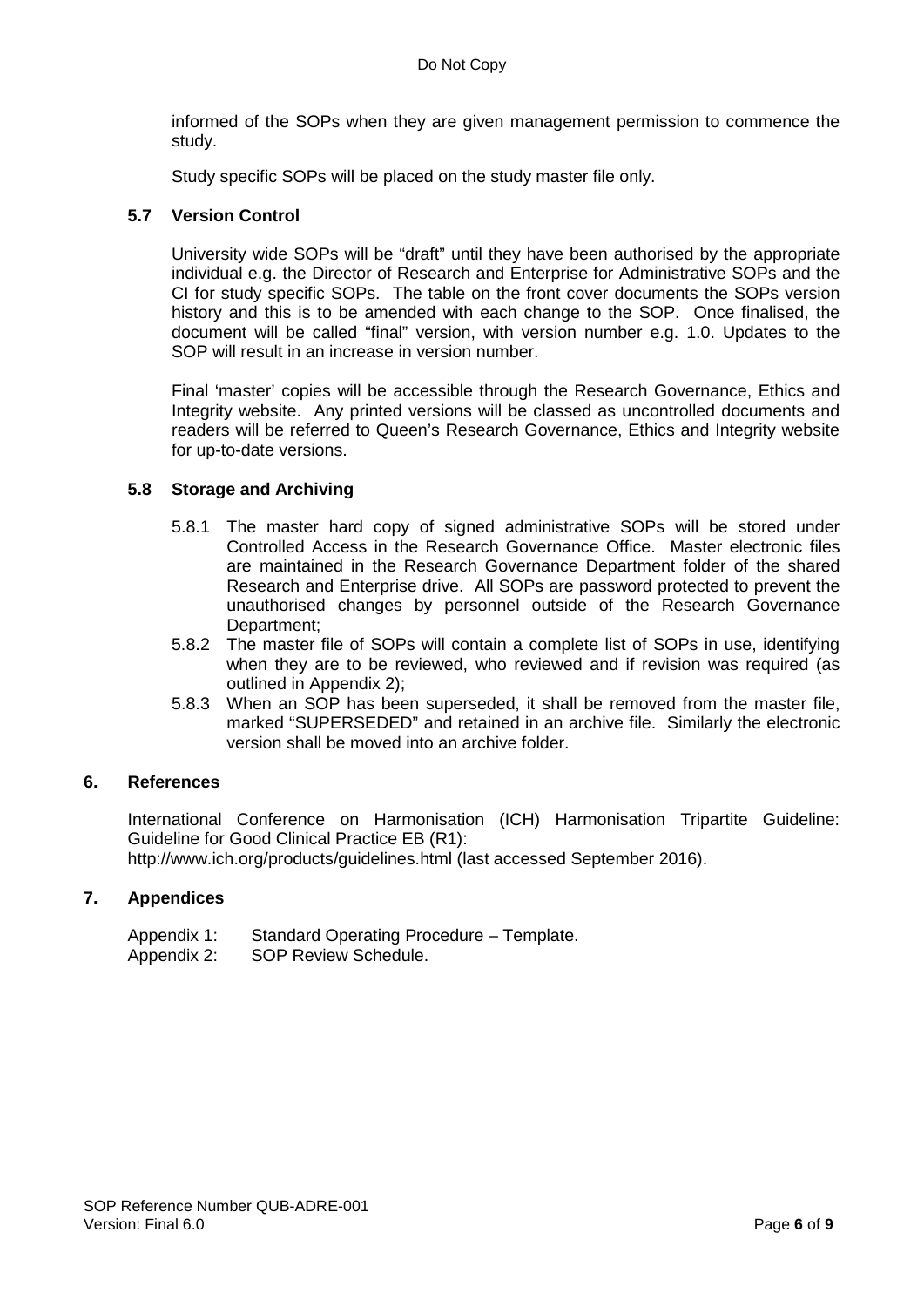

QUB-ADRE-001 Appendix 1

# Template - Standard Operating Procedure

| Title:                       |                          |                      |      |
|------------------------------|--------------------------|----------------------|------|
| <b>SOP Reference Number:</b> | Example:<br>QUB-ADRE-001 | Date prepared        |      |
| Version Number:              | Draft/Final v            | <b>Revision Date</b> | None |
| <b>Effective Date:</b>       |                          | <b>Review Date:</b>  |      |

|              | <b>Name and Position</b> | <b>Signature</b> | <b>Date</b> |
|--------------|--------------------------|------------------|-------------|
| Author:      |                          |                  |             |
| Reviewed by: |                          |                  |             |
| Approved by: |                          |                  |             |

**This is a controlled document.**

**When using this document please ensure that the version is the most up to date by checking the Research Governance Website**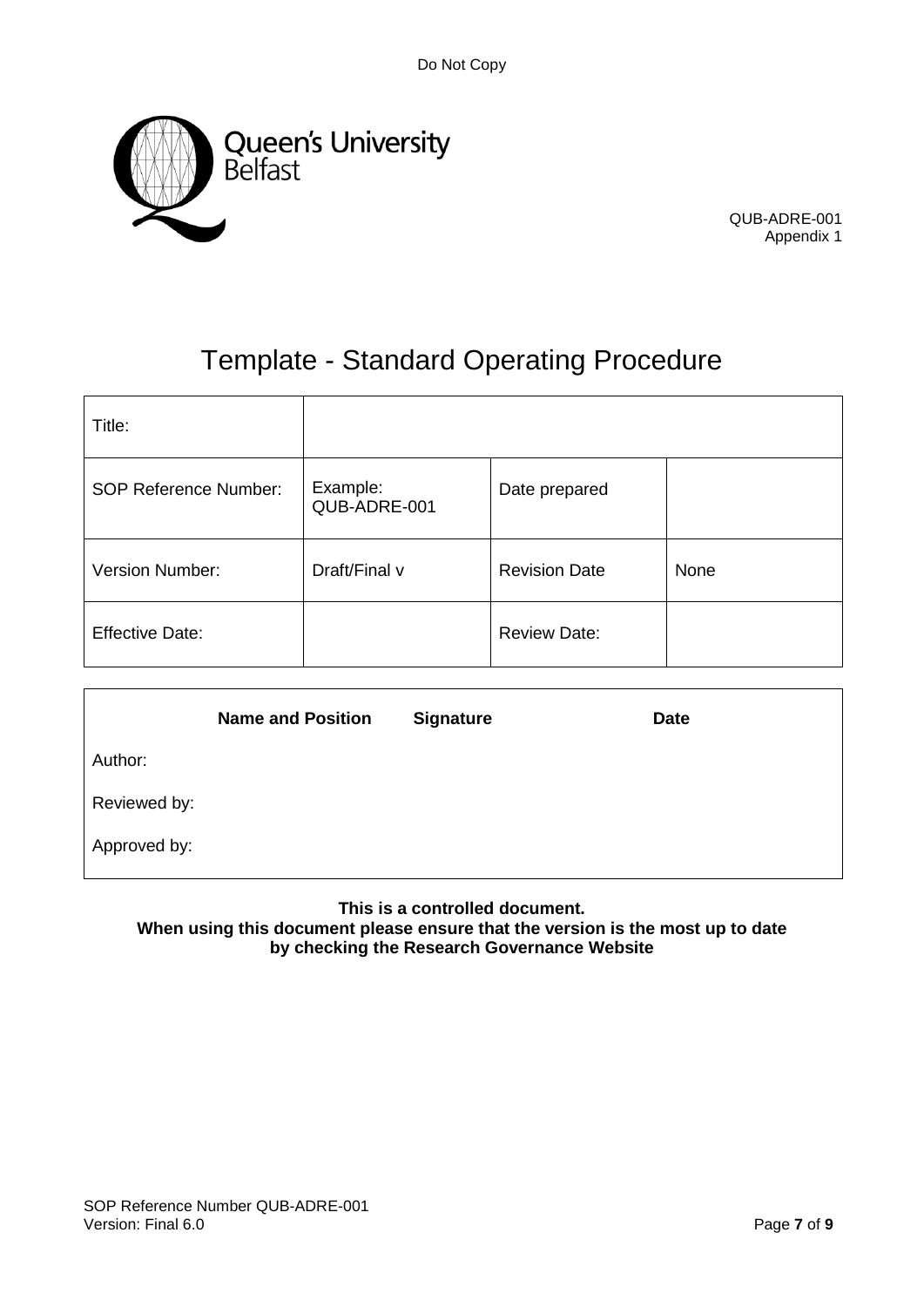- 1. Purpose
- 2. Introduction
- 3. Scope
- 4. Responsibilities
- 5. Procedure
- 6. References
- 7. Appendices